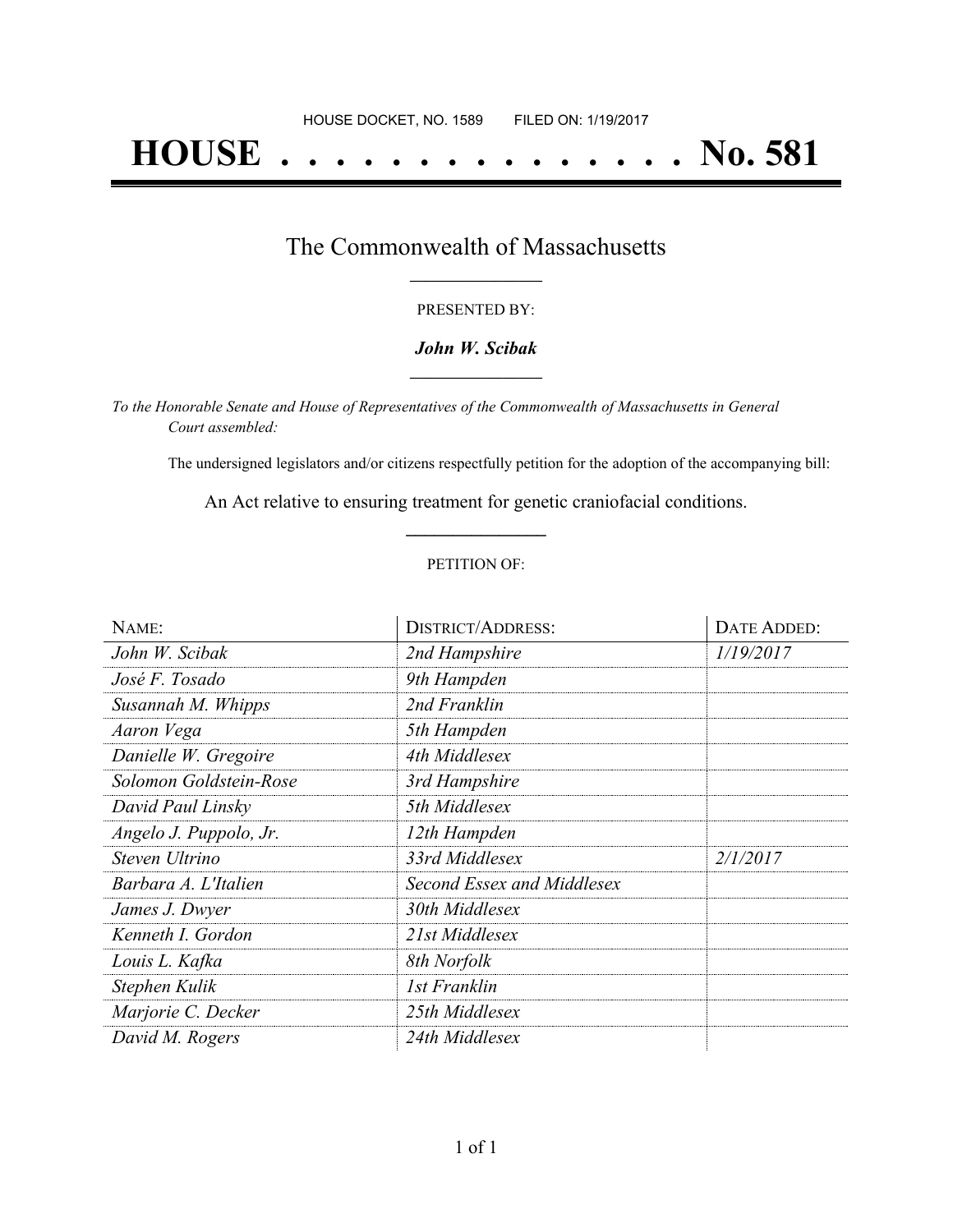By Mr. Scibak of South Hadley, a petition (accompanied by bill, House, No. 581) of John W. Scibak and others for legislation to provide health insurance coverage for certain medically necessary functional repair or restoration of craniofacial disorders. Financial Services.

## The Commonwealth of Massachusetts

**In the One Hundred and Ninetieth General Court (2017-2018) \_\_\_\_\_\_\_\_\_\_\_\_\_\_\_**

**\_\_\_\_\_\_\_\_\_\_\_\_\_\_\_**

An Act relative to ensuring treatment for genetic craniofacial conditions.

Be it enacted by the Senate and House of Representatives in General Court assembled, and by the authority *of the same, as follows:*

| Section 1. Chapter 32A of the General Laws is hereby amended by inserting after section |
|-----------------------------------------------------------------------------------------|
| 17N as appearing in the 2014 Official Edition, the following section:-                  |

 Section 17O. Any coverage offered by the commission to an active or retired employee of the commonwealth insured under the group insurance commission shall provide coverage for medically necessary functional repair or restoration of craniofacial disorders, with the exception of coverage for cleft lip and cleft palate which is prescribed elsewhere in the General Laws, to improve the function of, or to approximate the normal appearance or any abnormal structures caused by congenital disease of anomaly. Coverage under this section shall include the necessary care and treatment of medically diagnosed congenital disease or anomaly. Including, but not limited to, ectodermal dysplasia, dentinogenesis imperfecta, amelogenesis imperfecta. Coverage shall not include cosmetic surgery or for dental or orthodontic treatment unrelated to congenital disease or anomaly. The benefits in this section shall not be subject to any greater deductible,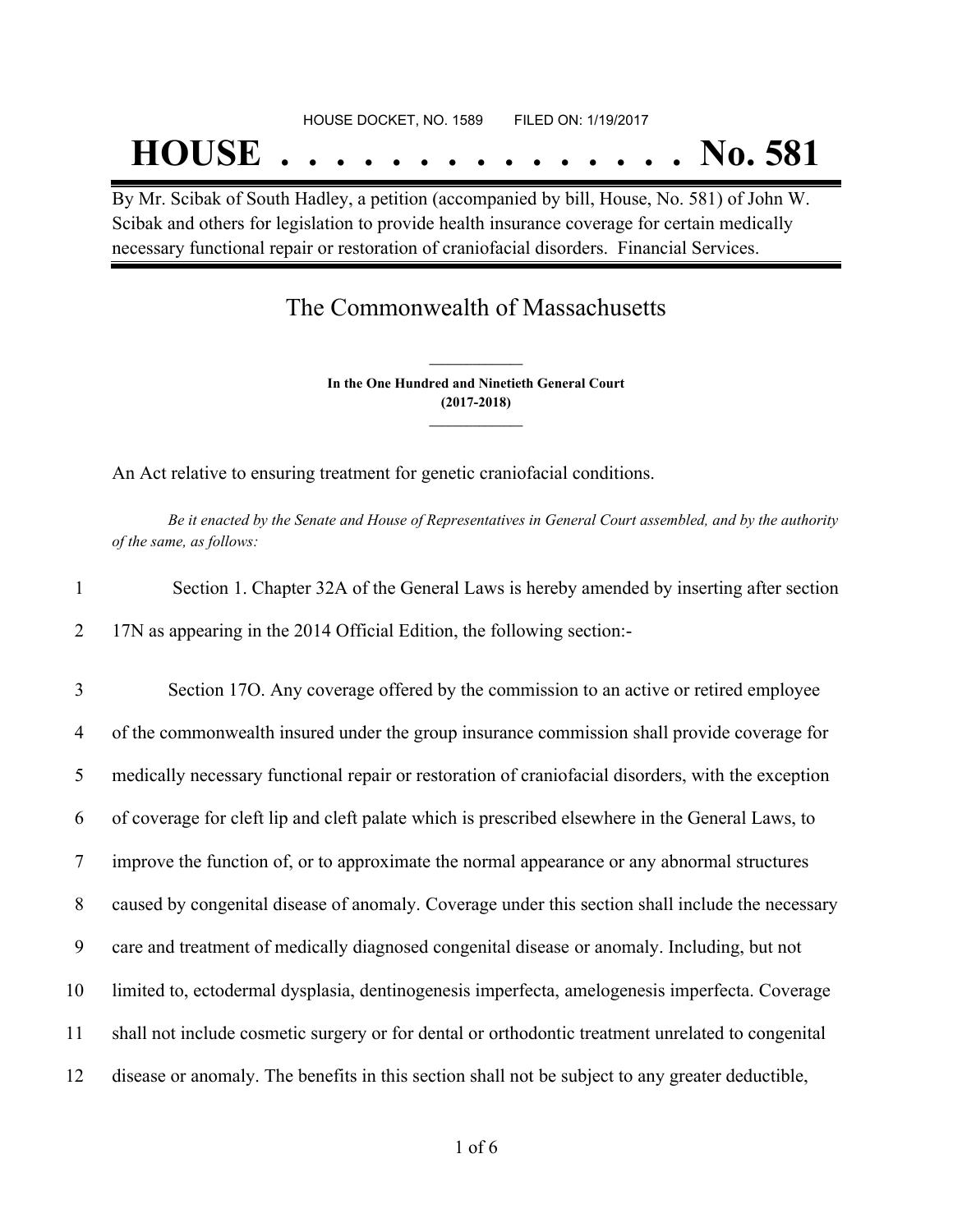coinsurance, copayments or out-of-pocket limits than any other benefit provided by the commission.

| 15 | SECTION 2. Chapter 118E of the General Laws is hereby amended by inserting after                  |
|----|---------------------------------------------------------------------------------------------------|
| 16 | section 10I, inserted by section 105 of chapter 46 of the acts of 2015, the following section:-   |
| 17 | Section 10J. The division shall provide coverage for medically necessary functional               |
| 18 | repair or restoration of craniofacial disorders; with the exception of coverage for cleft lip and |
| 19 | cleft palate which is prescribed elsewhere in the General Laws, to improve the function of, or to |
| 20 | approximate the normal appearance of any abnormal structures caused by congenital disease or      |
| 21 | anomaly. Coverage under this section shall include the necessary care and treatment of medically  |
| 22 | diagnosed congenital disease or anomaly, including ectodermal dysplasia, dentinogenesis           |
| 23 | imperfecta, and amelogenesis imperfecta. Coverage shall not include cosmetic surgery or for       |
| 24 | dental or orthodontic treatment unrelated to congenital disease or anomaly. The benefits in this  |
| 25 | section shall not be subject to any greater deductible, coinsurance, copayments or out-of-pocket  |
| 26 | limits than any other benefit provided by the division.                                           |
| 27 | SECTION 3. Chapter 175 of the General Laws is hereby amended by inserting after                   |
| 28 | section 47GG, as appearing in the 2014 Official Edition, the following section:-                  |
| 29 | Section 47HH. The following shall provide coverage for medically necessary functional             |
| 30 | repair or restoration of craniofacial disorders; with the exception of coverage for cleft lip and |
| 31 | cleft palate which is prescribed elsewhere in the General Laws, to improve the function of, or to |
| 32 | approximate the normal appearance of any abnormal structures caused by congenital disease or      |
| 33 | anomaly. Coverage under this section shall include the necessary care and treatment of medically  |
| 34 | diagnosed congenital disease or anomaly, including ectodermal dysplasia, dentinogenesis           |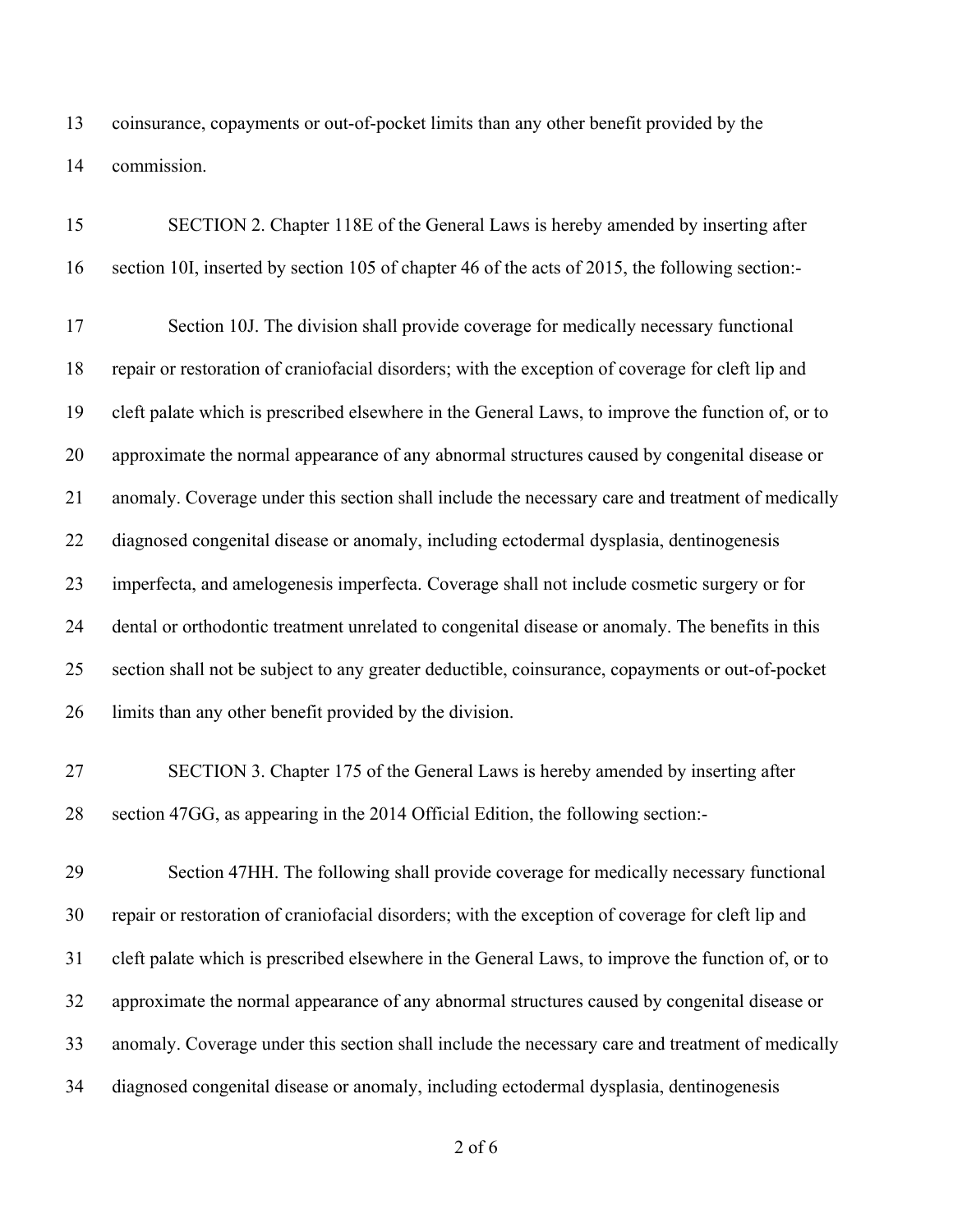imperfecta, and amelogenesis imperfecta. Coverage shall not include cosmetic surgery or dental or orthodontic treatment unrelated to congenital disease or anomaly.: (i) any policy of accident and sickness insurance, as described in section 108, which provides hospital expense and surgical expense insurance and which is delivered, issued or subsequently renewed by agreement between the insurer and policyholder in the commonwealth; (ii) any blanket or general policy of insurance described in subdivision (A), (C) or (D) of section 110 which provides hospital expense and surgical expense insurance and which is delivered, issued or subsequently renewed by agreement between the insurer and the policyholder in or outside of the commonwealth; or (iii) any employees' health and welfare fund which provides hospital expense and surgical expense benefits and which is delivered, issued or renewed to any person or group of persons in the commonwealth. The benefits in this section shall not be subject to any greater deductible, coinsurance, copayments or out-of-pocket limits than any other benefit provided by the insurer.

 SECTION 4. Chapter 176A of the General Laws is hereby amended by inserting after section 8II, as so appearing, the following section:-

 Section 8JJ. Any contract between a subscriber and the corporation under an individual or group hospital service plan which is delivered, issued or renewed within the commonwealth shall provide coverage for medically necessary functional repair or restoration of craniofacial disorders; with the exception of coverage for cleft lip and cleft palate which is prescribed elsewhere in the General Laws, to improve the function of, or to approximate the normal appearance of any abnormal structures caused by congenital disease or anomaly. Coverage under this section shall include the necessary care and treatment of medically diagnosed congenital disease or anomaly, including, ectodermal dysplasia, dentinogenesis imperfecta,and amelogenesis imperfecta. Coverage shall not include cosmetic surgery or dental or orthodontic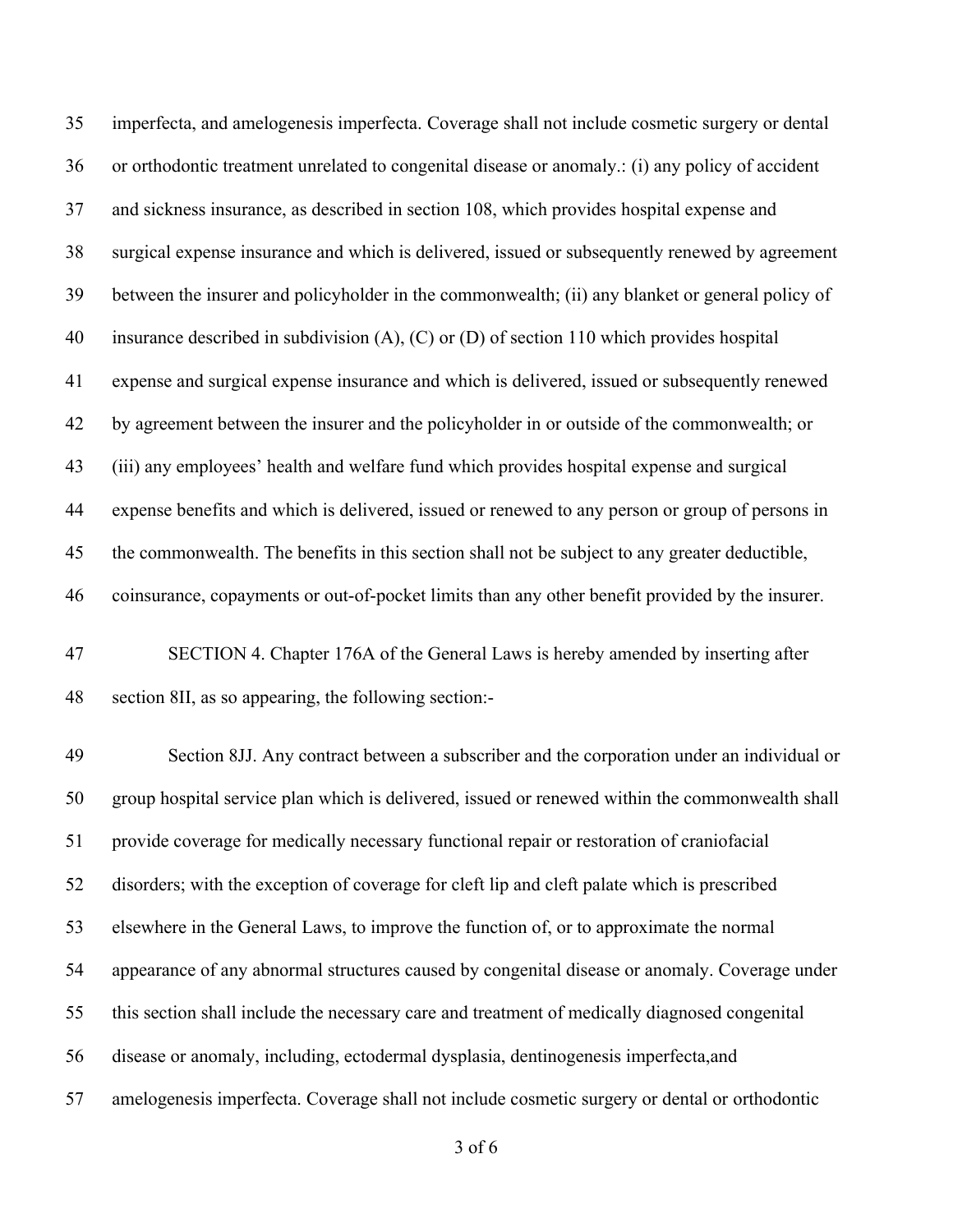treatment unrelated to congenital disease or anomaly. The benefits in this section shall not be subject to any greater deductible, coinsurance, copayments or out-of-pocket limits than any other benefit provided by the insurer.

 SECTION 5. Chapter 176B of the General Laws is hereby amended by inserting after section 4II, as so appearing, the following section:-

 Section 4JJ. Any subscription certificate under an individual or group medical service agreement delivered, issued or renewed within the commonwealth shall provide coverage for medically necessary functional repair or restoration of craniofacial disorders; with the exception of coverage for cleft lip and cleft palate which is prescribed elsewhere in the General Laws, to improve the function of, or to approximate the normal appearance of any abnormal structures caused by disease or anomaly. Coverage under this section shall include the necessary care and treatment of medically diagnosed congenital disease or anomaly, including, ectodermal dysplasia, dentinogenesis imperfecta, and amelogenesis imperfecta. Coverage shall not include cosmetic surgery or dental or orthodontic treatment unrelated to congenital disease or anomaly. The benefits in this section shall not be subject to any greater deductible, coinsurance, copayments or out-of-pocket limits than any other benefit provided by the insurer. SECTION 6. Chapter 176G of the General Laws, as so appearing, is hereby amended by inserting after section 4AA, as so appearing, the following section:-

 Section 4BB. Any individual or group health maintenance contract shall provide coverage for medically necessary functional repair or restoration of craniofacial disorders; with the exception of coverage for cleft lip and cleft palate which is prescribed elsewhere in the General Laws, to improve the function of, or to approximate the normal appearance of any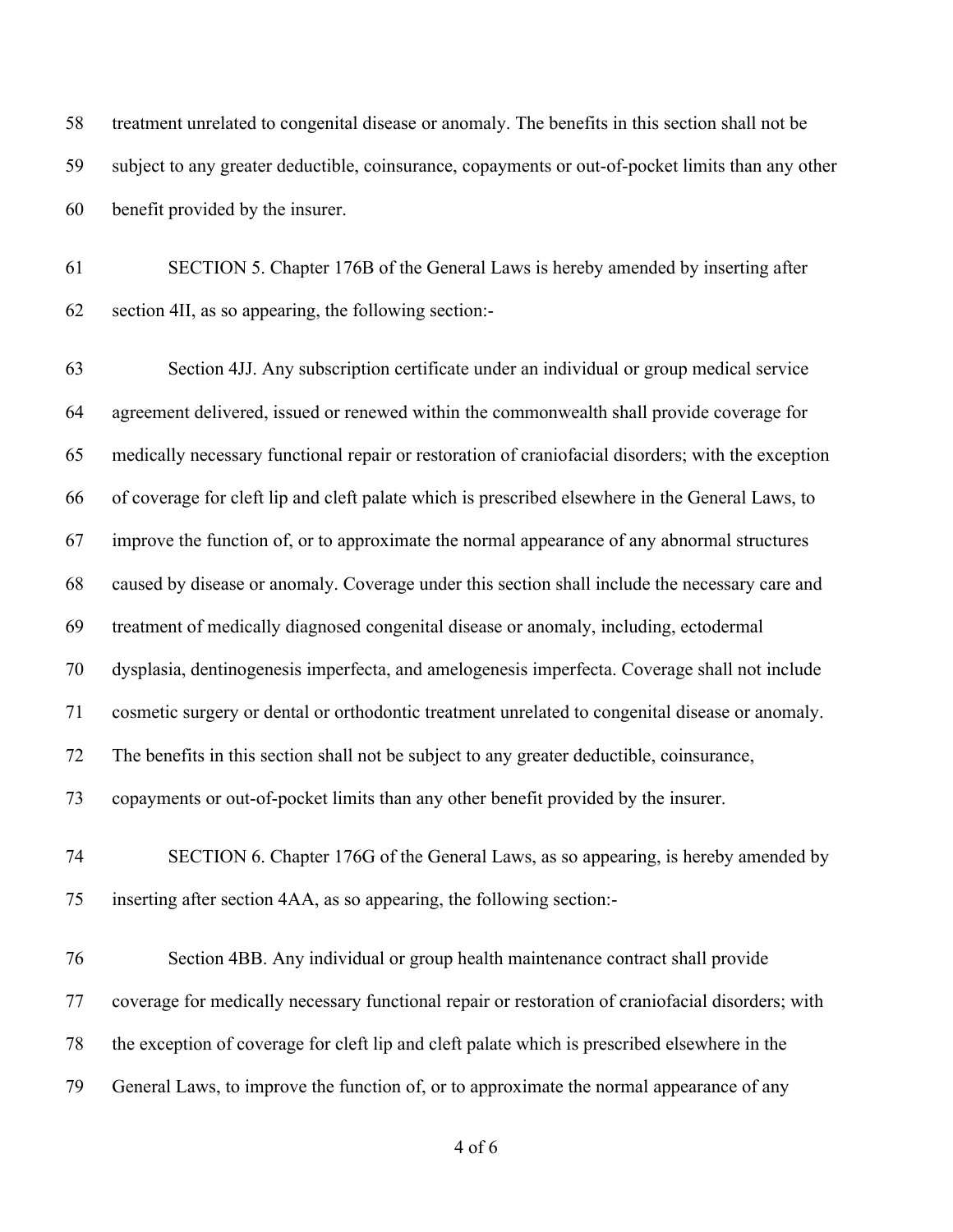abnormal structures caused by congenital disease or anomaly. Coverage under this section shall include the necessary care and treatment of medically diagnosed congenital disease or anomaly, including, ectodermal dysplasia, dentinogenesis imperfecta, and amelogenesis imperfecta. Coverage shall not include cosmetic surgery or dental or orthodontic treatment unrelated to congenital disease or anomaly. The benefits in this section shall not be subject to any greater deductible, coinsurance, copayments or out-of-pocket limits than any other benefit provided by the insurer.

 SECTION 7. Chapter 176I of the General Laws, as so appearing, is hereby amended by inserting after section,12, as so appearing, the following section:-

 Section 13. An organization entering into a preferred provider contract shall provide coverage for medically necessary functional repair or restoration of craniofacial disorders; with the exception of coverage for cleft lip and cleft palate which is prescribed elsewhere in the General Laws, to improve the function of, or to approximate the normal appearance of any abnormal structures caused by congenital disease or anomaly. Coverage under this section shall include the necessary care and treatment of medically diagnosed congenital disease or anomaly, including, ectodermal dysplasia, dentinogenesis imperfecta, and amelogenesis imperfecta. Coverage shall not include cosmetic surgery or dental or orthodontic treatment unrelated to congenital defects, developmental deformities, trauma, tumors, infections or disease. The benefits in this section shall not be subject to any greater deductible, coinsurance, copayments or out-of-pocket limits than any other benefit provided by the insurer.

 SECTION 8. This act shall apply to all policies, contracts and certificates of health insurance subject to chapters 32A, 118E, 175, 176A, 176B, 176G and 176I, of the General Laws,